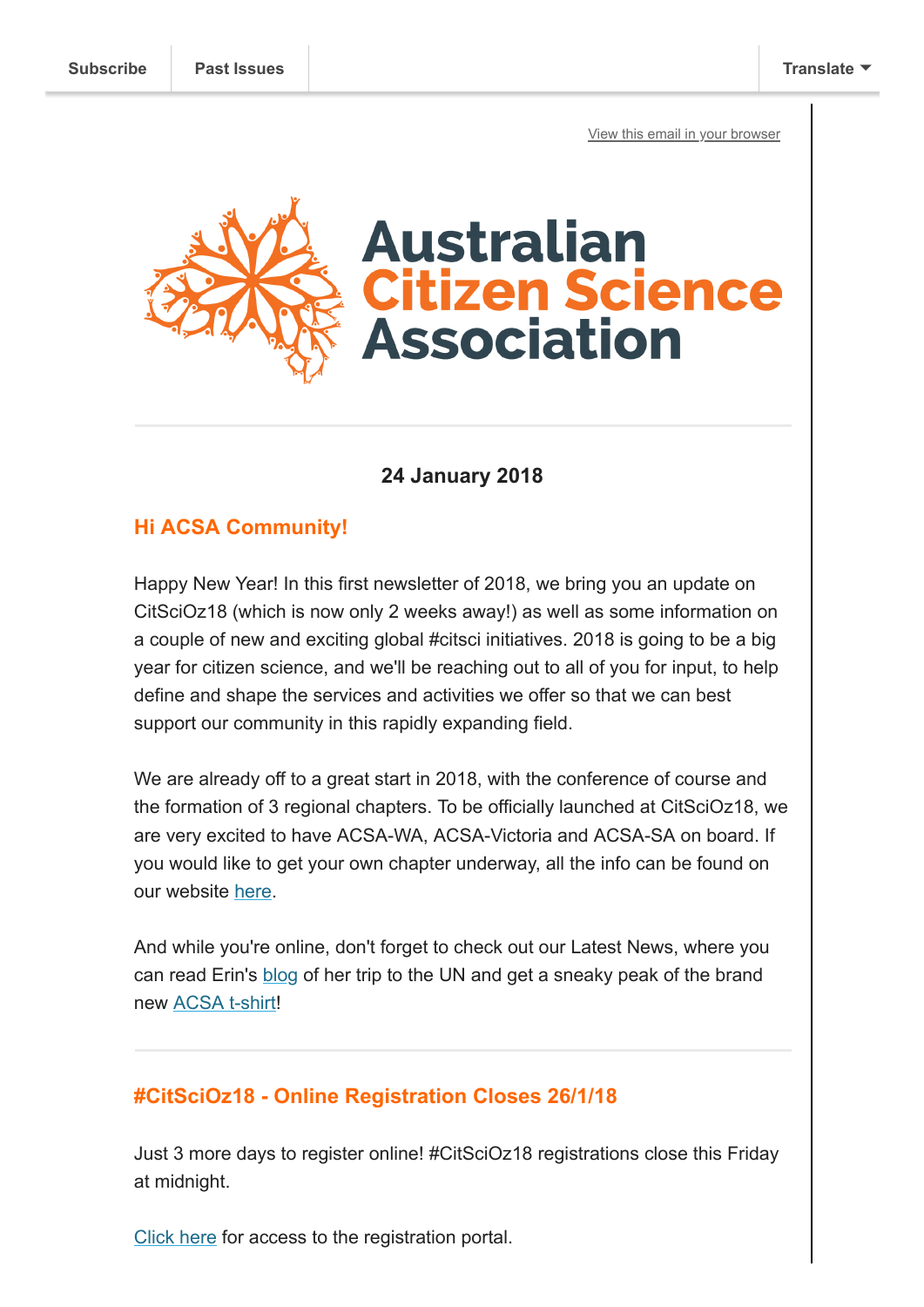

# **What can YOU expect at #CitSciOz18?**

With the conference just 2 weeks away, now is the time to start planning for your trip. Adelaide is generally very hot in the summer, with temperatures in the mid- to high- 30s (and even 40s) not uncommon. Please pack accordingly! [Our conference website has been updated with information on planning your](https://citizenscience.org.au/citscioz18-conference-information/planning-your-trip/) trip and also a [venue map](https://www.google.com/maps/d/viewer?mid=1G6GUKWmETAofmcP-NE2D8tYc-905Lip3&ll=-34.92385205671912%2C138.59658185&z=17) so you know where to go. Our [conference program](https://pecbookings.eventsair.com/QuickEventWebsitePortal/citscioz18/onlineagenda) is live and ready to go!

In keeping with our #sustainable theme, we are asking each and every participant to bring their own water bottle and tea cup in a reusable backpack or bag.

We all know that conferences can be rather draining on mobile phone and tablet batteries. Don't forget to bring your cable and charger with you to #CitSciOz18 in your backpack. Look out for a handy charging station where you can plug in your device and let it recharge while you grab some lunch and have a chat!

Have you seen the new [ACSA T-shirt design](https://www.citizenscience.org.au/2018/01/22/acsa-t-shirts-are-here/)? Designed by our own Ellie Downing and Amy Slocombe, the theme of the shirt is the "Tools of Citizen Science". Look out for your shirt as part of your welcome pack at #CitSciOz18. For those ASCA members not coming to the conference, your shirt will be mailed out to you. Additional shirts can be purchased for \$20 each.

Don't forget to check our [conference website](https://citizenscience.org.au/citscioz18-conference-information/) for all the latest details and information.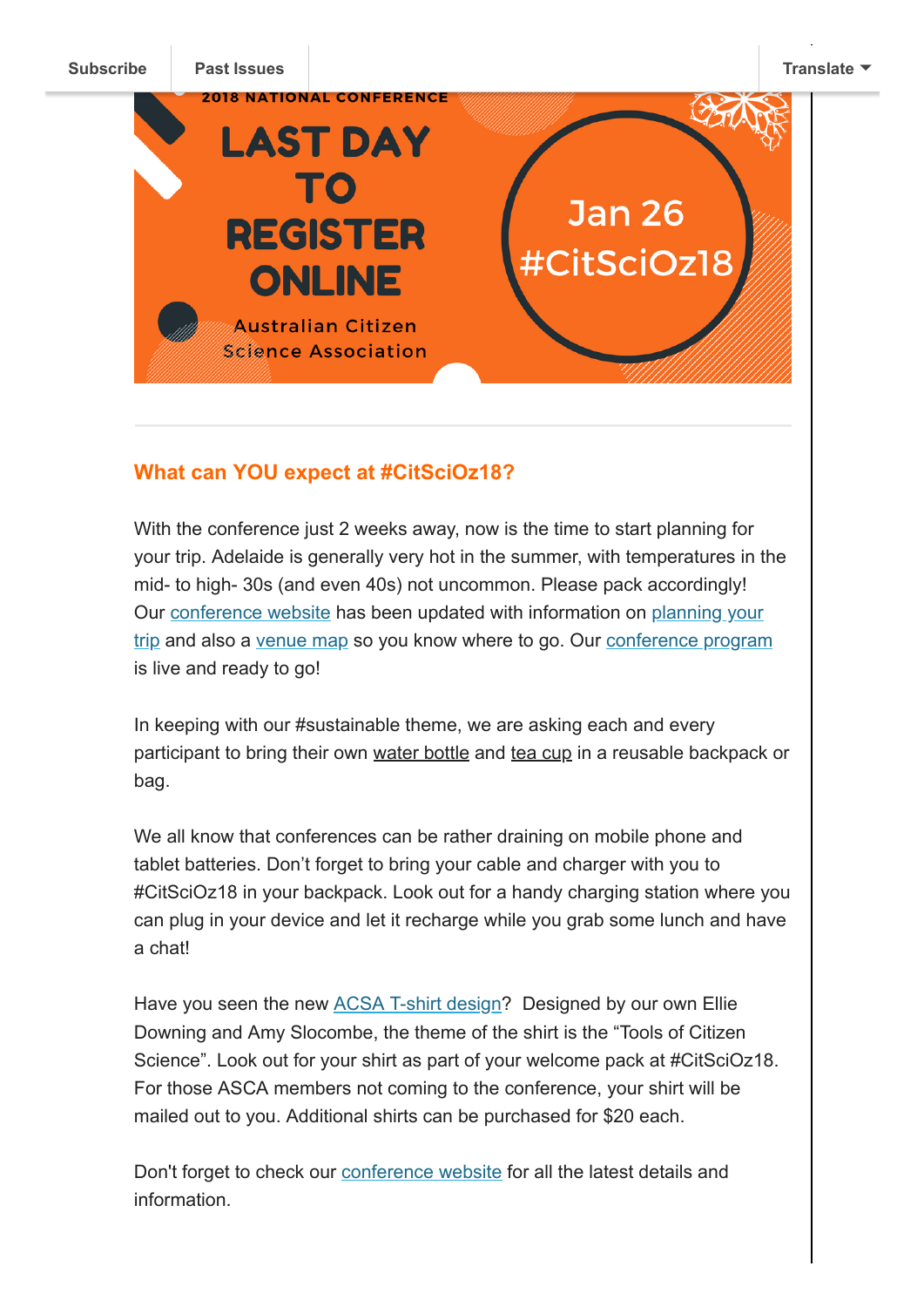

# **#1BillionCitSci2020**

We mentioned our Chair [Erin Roger's blog](https://www.citizenscience.org.au/2018/01/17/acsa-heads-to-the-united-nations/) of her trip to Nairobi, as part of the International Citizen Science Delegation attending the United Nations Science-Policy-Business Forum at the UN Complex in December 2017. There were quite a few key takeaway messages from this Forum, including setting the target of '*one billion people engaged in citizen science by 2020'*. Wow!! We expect quite a few conversations about this topic at #CitSciOz18! Read more about the #1BillionCitSci2020 target [here](http://citizenscience.org/2017/12/27/local-actions-global-connections-advancing-citizen-science-with-un-environment-unep/).



*Background [Flickr image by Gregory Williams](https://www.flickr.com/photos/kasei/4750370030) CC BY-NC-SA 2.0*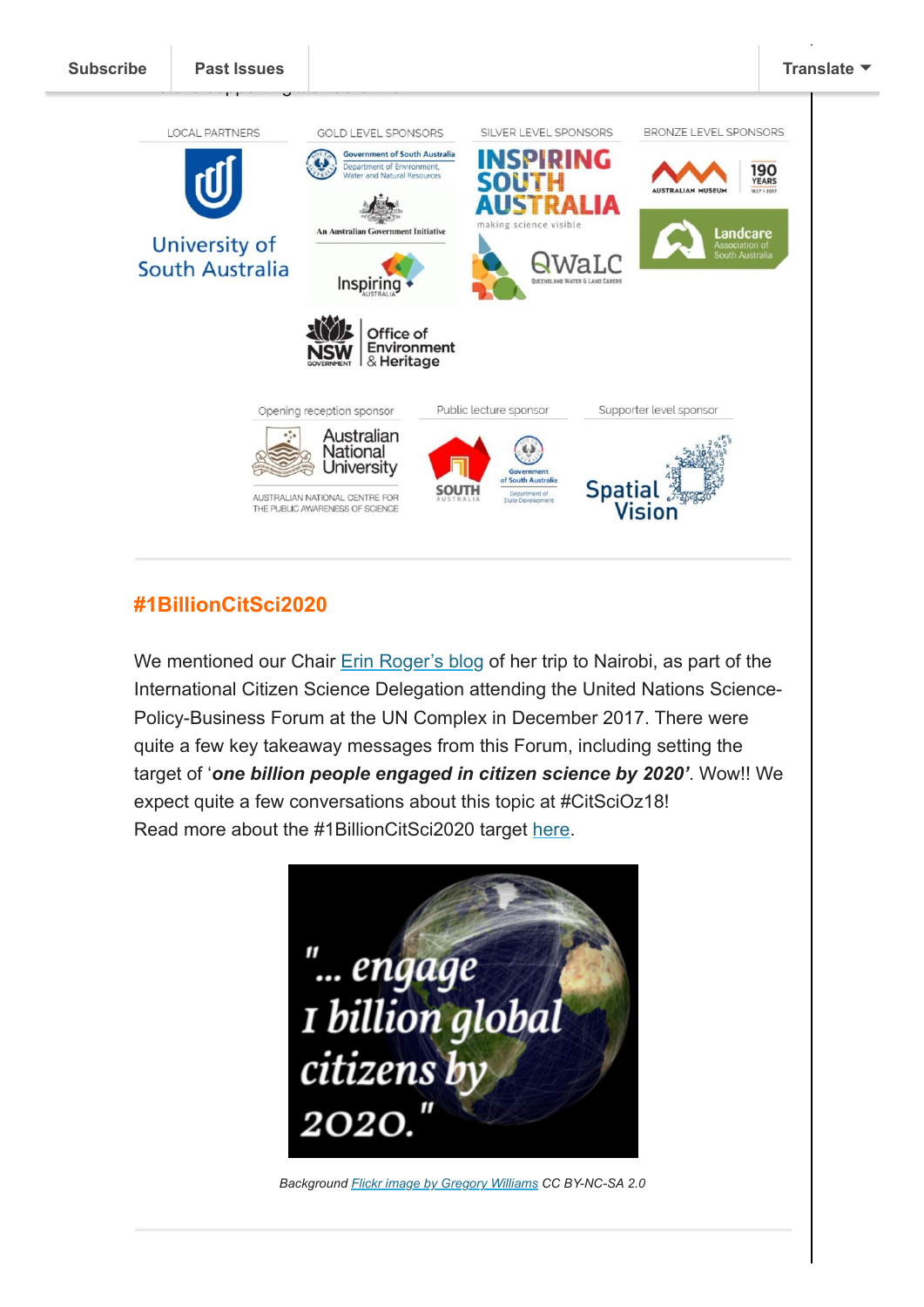Did you know that our Management Committee comprises more than 70% women? We are also proud that more than half of our keynote speakers for #CitSciOz18 next month are women scientists.

But we know there are more #CitSciWomen out there. We encourage our female scientists to nominate themselves on the new "[500 Women Scientists"](https://500womenscientists.org/) website. This website is used by people who need a scientist for a news story, a keynote speaker, a collaborator, a subject matter expert or even a panelist.

## **Earth Hour 2018**

Earth Hour 2018 will be taking place on the 24 $^{\text{th}}$  of March from 8.30pm local time. This year, Earth Hour will be exploring the impacts of climate change on local biodiversity. This theme will continue until 2020 and is tied to the first Aichi Biodiversity Target to raise awareness of the need to value and conserve biodiversity.

One of the ways that the WWF-Australia's Earth Hour team is by encouraging people to get involved this year is by taking part in local citizen science projects such as bio-blitzes.

If you are interested in learning more about Earth Hour or you are interested in organising an event during Earth Hour, please contact Hasmukh Chand on [hchand@wwf.org.au.](mailto:hchand@wwf.org.au)

**Please consider helping spread the word about ACSA by sharing this newsletter with people engaged in citizen science! Thank you for your continued support and interest in ACSA.** If you have any questions, please don't hesitate to contact us: [info.acsa01@gmail.com](mailto:info.acsa01@gmail.com) or via our [website](http://csna.gaiaresources.com.au/wordpress/contact-us/). Erin, Stephanie, Alexis, Ellie, Jessie, Kylie, Jenn, Paul and Amy

Get connected